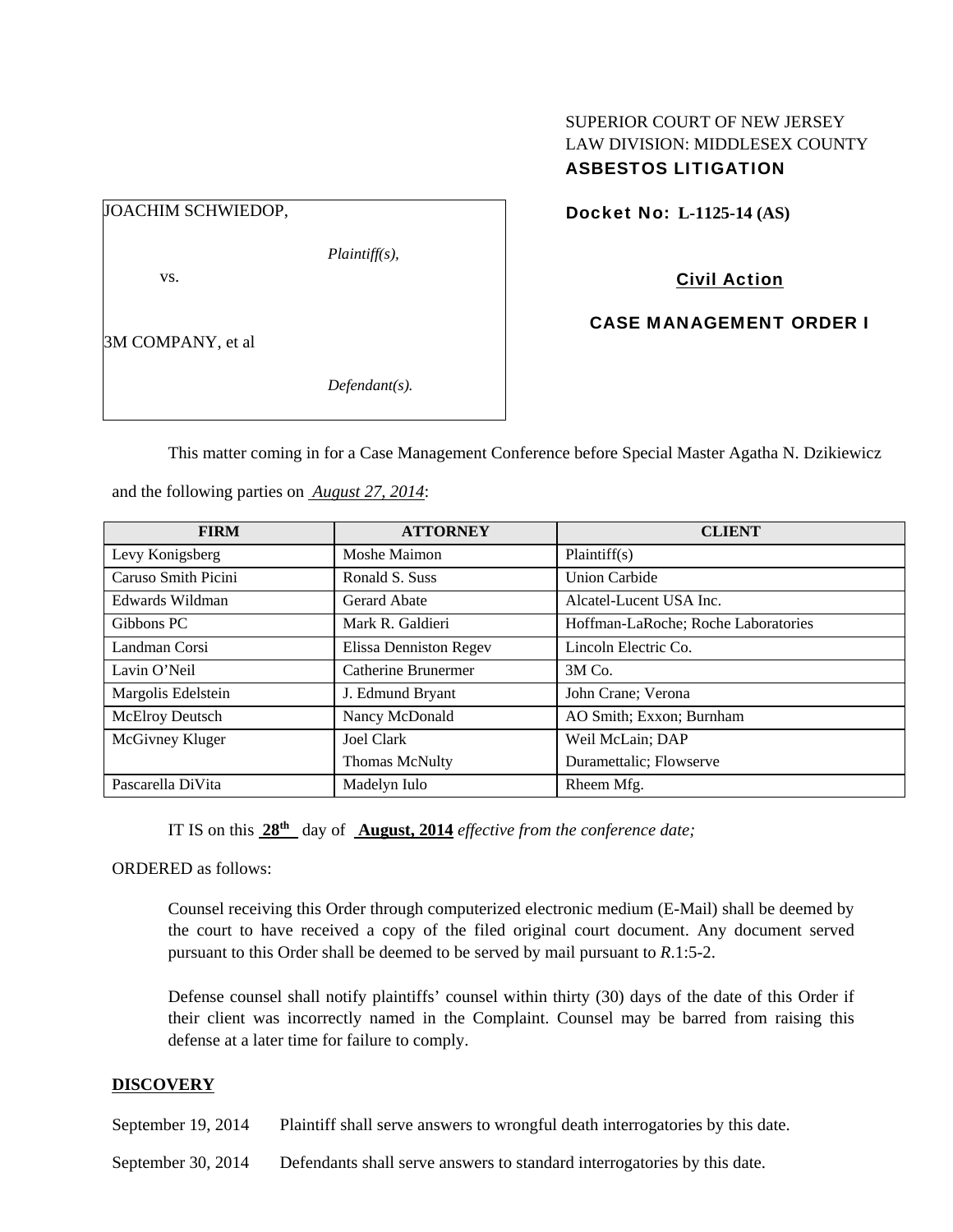| October 10, 2014  | Plaintiff shall propound supplemental interrogatories and document requests by this<br>date.                                                                                                                |
|-------------------|-------------------------------------------------------------------------------------------------------------------------------------------------------------------------------------------------------------|
| November 10, 2014 | Defendants shall serve answers to supplemental interrogatories and document<br>requests by this date.                                                                                                       |
| October 10, 2014  | Defendants shall propound supplemental interrogatories and document requests by<br>this date.                                                                                                               |
| November 10, 2014 | Plaintiff shall serve answers to supplemental interrogatories and document requests<br>by this date.                                                                                                        |
| December 31, 2014 | Fact discovery, including depositions, shall be completed by this date. Plaintiff's<br>counsel shall contact the Special Master within one week of this deadline if all fact<br>discovery is not completed. |
| January 30, 2015  | Depositions of corporate representatives shall be completed by this date.                                                                                                                                   |

# **EARLY SETTLEMENT**

February 6, 2015 Settlement demands shall be served on all counsel and the Special Master by this date.

# **SUMMARY JUDGMENT MOTION PRACTICE**

| February 20, 2015 | Summary judgment motions shall be filed no later than this date. |
|-------------------|------------------------------------------------------------------|
|-------------------|------------------------------------------------------------------|

March 20, 2015 Last return date for summary judgment motions.

#### **MEDICAL DEFENSE**

- January 30, 2015 Plaintiff shall serve medical expert reports by this date. January 30, 2015 Plaintiff is to arrange for the transfer of pathology specimens and x-rays, if any, by this date. April 30, 2015 Defendants shall identify its medical experts and serve medical expert reports, if
- any, by this date. **In addition, defendants shall notify plaintiff's counsel (as well as all counsel of record) of a joinder in an expert medical defense by this date.**

## **LIABILITY EXPERT REPORTS**

- February 27, 2015 Plaintiff shall identify its liability experts and serve liability expert reports or a certified expert statement by this date or waive any opportunity to rely on liability expert testimony.
- April 30, 2015 Defendants shall identify its liability experts and serve liability expert reports, if any, by this date or waive any opportunity to rely on liability expert testimony.

\_\_\_\_\_\_\_\_\_\_\_\_\_\_\_\_\_\_\_\_\_\_\_\_\_\_\_\_\_\_\_\_\_\_\_\_\_\_\_\_\_\_\_\_\_\_\_\_\_\_\_\_\_\_\_\_\_\_\_\_\_\_\_\_\_\_\_\_\_\_\_\_\_\_\_\_\_\_\_\_\_\_\_\_\_\_\_\_\_\_\_\_\_\_\_\_\_\_\_\_\_\_\_\_\_\_\_\_\_\_